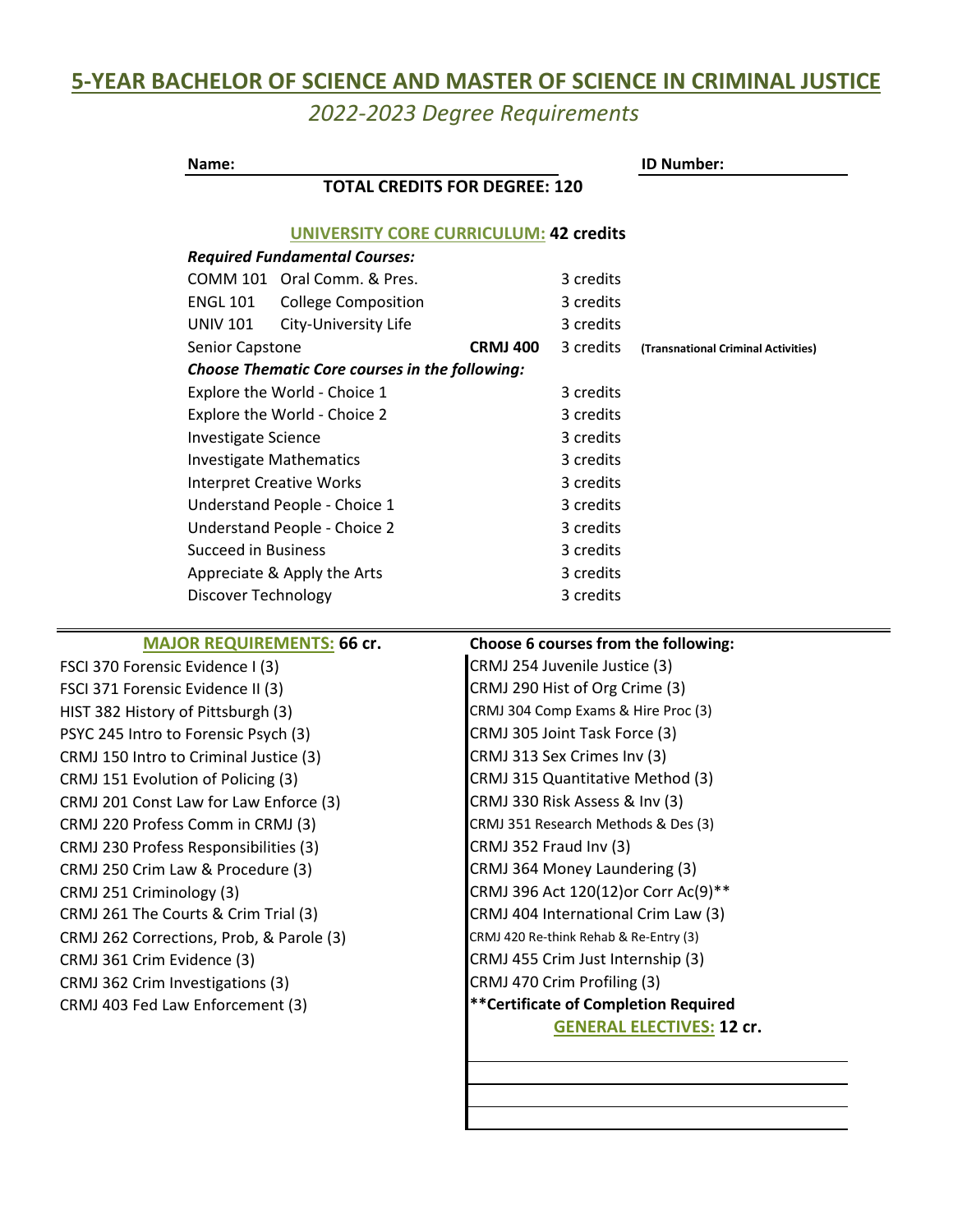## **5-YEAR BACHELOR OF SCIENCE AND MASTER OF SCIENCE IN CRIMINAL JUSTICE**

*2022-2023 Degree Requirements*

#### **Required Graduate Courses: 30 cr.**

CRMJ 515 Prof & Research Writing (3) CRMJ 520 Crim Just Admin&Mgmt (3) CRMJ 534 Ethical Issues in Crim Just (3) CRMJ 536 Adv Research Design (3) CRMJ 522 Legal Issues in Crim Just (3) CRMJ 525 Theories of Criminology (3) CRMJ 528 Politics, Policy, & Crim Just (3) CRMJ 530 Org Behav in Crim Just (3) CRMJ 532 Econ of Crim Just System (3)

CRMJ 555 Thesis **OR**

CRMJ 559 Capstone Seminar (3)